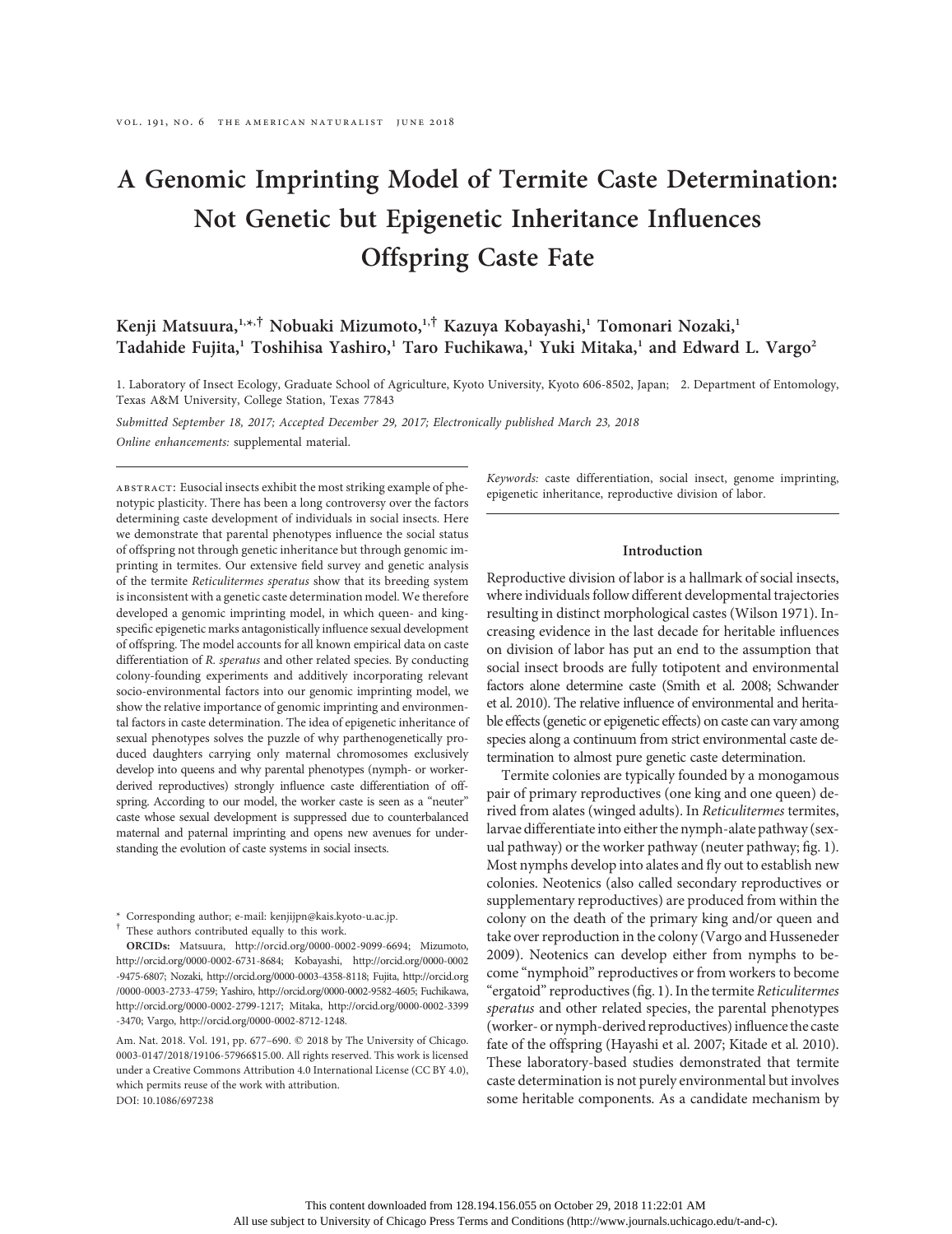

Figure 1: Caste differentiation pathway of Reticulitermes termites. Larvae differentiate into either the nymph-alate pathway (sexual pathway) or the worker pathway (neuter pathway). Nymphs develop into alates and fly out to establish new colonies. Nymphs and workers also have the potential to become nymphoids (nymph-derived neotenic reproductives) and ergatoids (worker-derived neotenic reproductives), respectively.

which parental phenotypes influence caste determination of offspring, Hayashi et al. (2007) proposed a genetically influenced caste determination (GCD) model (fig. S1; figs. S1–S5 are available online). The GCD model assumes the existence of an x-linked caste-determining locus wk; females have two x chromosomes and therefore three possible genotypes at  $wk(wk^{AA}, wk^{AB}, or wk^{BB})$ , and males have one x and one y chromosome ( $wk^AY$  or  $wk^BY$ ; fig. S1). Offspring with  $wk^{AB}$  and  $wk^AY$  genotypes develop into workers, and offspring with genotypes  $wk^{AA}$  and  $wk^BY$  develop into nymphs. The genotype  $wk^{BB}$  is lethal. The important prerequisite of this GCD model is that ergatoid (worker-derived) reproductives are very common and that breeding by ergatoid reproductives ( $wk^{AB}$  and/or  $wk^AY$ ) is required for nymph production and therefore alate production (fig. 2a).

In contrast to the GCD model, by directly genotyping the royals (kings and queens) and other members of mature R. speratus colonies collected in the field, Matsuura et al. (2009) demonstrated that queens use parthenogenesis to produce nymphoid (nymph-derived) neotenic queens, which supplement and then replace the primary queens. In this reproductive system, named asexual queen succession (AQS; fig. 2b), parthenogenetically produced individuals are destined to develop into neotenics and both the primary queens and the neotenic queens produce other colony members through sexual reproduction (Matsuura et al. 2009; Matsuura 2017).

It is apparent that AQS is contradictory to any genetic models including the GCD model proposed by Hayashi et al. (2007; fig. 2). Genetic models assume a genotype-phenotype linkage; that is, nymph-derived king and queen pairs (carrying nymph genotype[s]) produce worker genotype(s) (and thus worker phenotype). To maintain this genotypephenotype linkage, the nymph-derived king and queen pairs must be replaced by worker-derived reproductives before producing nymphs. In the AQS system, however, both workers and nymphs are produced by the same combination of parental phenotypes—that is, nymph-derived kings and queens. Alate production by AQS colonies breaks the genotypephenotype linkage, which is required for the maintenance of the GCD system (fig. 2). The discrepancy between genetic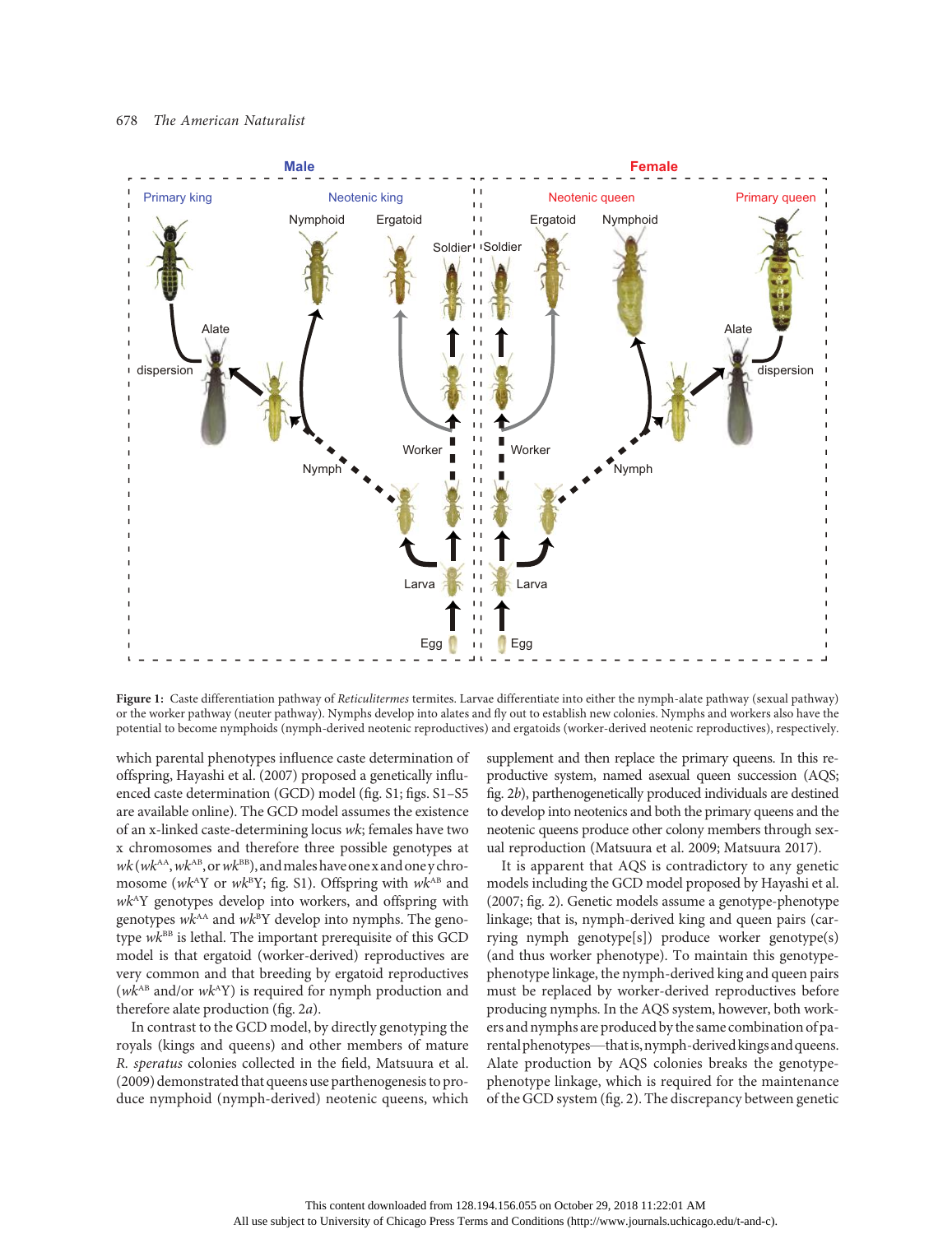

# a Hypothetical breeding system for the GCD system

b Asexual queen succession (AQS) system



Figure 2: Contrasting the predictions of the genetically influenced caste determination (GCD) model and the asexual queen succession (AQS) system. a, The GCD model assumes a linkage between genotype and phenotype, so that offspring with  $wk^{AB}$  and  $wk^{AY}$  genotypes develop into workers and offspring with genotypes wk<sup>AA</sup> and wk<sup>B</sup>Y develop into nymphs (and thus alates; fig. S1, available online). Primary reproductives must be replaced by ergatoid (worker-derived) reproductives ( $wk^{AB}$  and/or  $wk^AY$ ) before nymph and alate production. b, AQS. Nymphoid (nymph-derived) queens produced asexually by the primary queen differentiate within the colony and replace the primary queen. Therefore, in the AQS system, both workers and nymphs are produced by the same combination of parental phenotypes, that is, nymphderived kings and queens. Squares indicate males, and circles indicate females.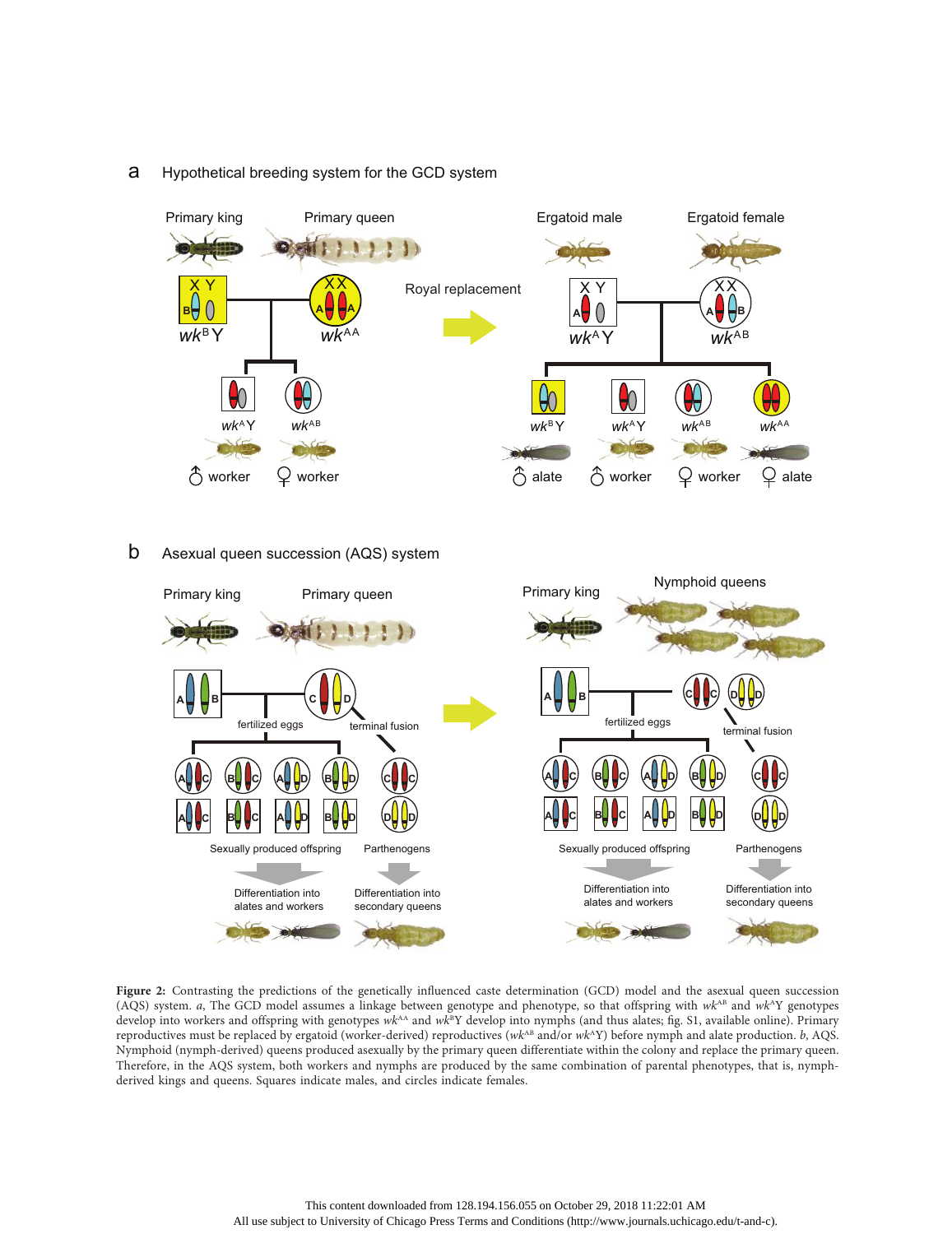models and the AQS system can be explained by one of two possibilities: (1) there is geographic variation in AQS, where AQS can be found in a limited area and colonies of non-AQS populations have a GCD system; (2) the heritable influence of parental phenotypes is not due to genetic effects but results from other heritable factors.

In the latter case, a new epigenetic model can explain the heritable influence of parental phenotypes in termites that is consistent with AQS. Studies investigating heritable effects on caste determination might have largely overlooked epigenetic inheritance, although transmission to offspring of factors other than DNA sequences including epigenetic states can also affect offspring phenotype (Chong and Whitelaw 2004; Bonduriansky and Day 2008; Jablonka and Raz 2009). Recent studies of genomic imprinting show that genes can be differentially marked in egg and sperm and that inheritance of these epigenetic marks cause genes to be expressed in a parental origin–specific manner in the offspring (Sha 2008; Ferguson-Smith 2011). We here develop a genomic imprintingmodel,inwhich queen- andking-specific epigenetic marks influence caste determination of offspring, to understand the heritable influence of parental phenotypes and AQS in a single framework.

In this study, we first conducted wide geographic sampling of R. speratus colonies throughout its range in Japan and performed genotyping of royals and other members of each colony to identify kin structure. Genetic models predict that nymph-producing colonies have worker-derived reproductives, while our genomic imprinting model allows colonies with nymph-derived reproductives to produce both workers and nymphs. We found that R. speratus colonies are AQS throughout its range, where almost all nymph-producing colonies have only nymph-derived kings and queens. Therefore, instead of genetic models, we developed a genome imprinting model that accounts for all known laboratory experimental data on caste differentiation in Reticulitermes species as well as their reproductive systems in nature. We also examined caste development of offspring under the presence of founder males and females in incipient colonies to determine the relative importance of genomic imprinting and environmental factors in caste determination in R. speratus.

# Material and Methods

# Investigation of Field Colonies

Termite. The subterranean termite Reticulitermes speratus, which is widely distributed in Japan, is one of the most wellstudied termite species with respect to its reproductive system (Matsuura and Nishida 2001; Matsuura et al. 2009; Kobayashi et al. 2013; Matsuura 2017), pheromone communication (Matsuura et al. 2007, 2010; Matsuura 2012; Mitaka et al. 2016), and caste differentiation (Miyata et al. 2004).

Like many other subterranean termites, Reticulitermes termites have cryptic nesting habits with transient, hidden royal chambers underground or deep inside wood, making the collection of reproductive individuals very difficult. We collected more than 2,000 nests in the field to obtain reproductives from a sufficient number of natural R. speratus colonies. We successfully found the royal chambers, where reproductives and young brood were protected, in 114 mature colonies collected in Honshu, Shikoku, Kyushu, Awajishima Island, Tsushima Island, and Yakushima Island, Japan, from 1998 to 2016. After finding young larvae and eggs, which indicate the presence of royal chambers nearby, we removed the parts of the wood containing the royal chambers using a chain saw and brought them into the laboratory for further dismantling. All reproductives were sampled by cutting the wood into ∼15-cm-thick cross sections and carefully splitting the wood along the growth rings to expose termites inside. The reproductives from each colony were immediately preserved in 99.5% (vol/vol) ethanol with nestmate workers and nymphs in a vial. We distinguished primary reproductives (alate-derived) from secondary reproductives (neotenics) on the basis of a fully melanized body color and the presence of wing scales. Sex was determined from the configuration of the caudal sternites under a stereomicroscope (SZX7; Olympus). Neotenic reproductives were inspected for the presence or absence of wing pads to separate them into nymphoid (nymph-derived) and ergatoid (worker-derived) reproductives.

Microsatellite Analysis. We used 20 field colonies collected at Yakushima Island (colony code: YK150517A), Kagoshima, Kyushu (KG150730A), Kumamoto (SG150802C), Fukuoka (SH150801C), Tsushima Island (TS150730F), Ehime, Shikoku (UW150828C), Ehime (IM150829C), Kochi (KO150828A), Tokushima (MY150827B), Awajishima Island (MA150827I), Shimane, Honshu (MD150829D), Hiroshima (HI150829A), Okayama (TA090620A), Wakayama (GB130502C), Kyoto (UR060712A), Aichi (NG150711A), Nagano (MK160809A), Niigata (NI150720C), Ibaraki (MI100905I), and Aomori (MS150719E) for detailed genetic analysis (S2 data set; data sets S1, S2 are available online). We genotyped the single primary king, 10 randomly chosen secondary queens, and 20 randomly chosen workers (10 male and 10 female workers) from each colony. In colonies MI100905I and UR060712A, the primary queens were also present and genotyped. In colony MY150827B, only six secondary queens were collected, and all of them were genotyped (S1 data set shows the royal composition of each colony). Heads of individual termites were ground in Chelex 100 resin solution (Bio-Rad), and DNA was extracted and purified in accordance with standard Chelex-based protocols (Walsh et al. 1991). Individuals were genotyped at four highly polymorphic microsatellite loci: Rf6-1, Rf21-1, Rf24-2 (Vargo 2000), and Rs15 (Dronnet et al. 2004). Polymerase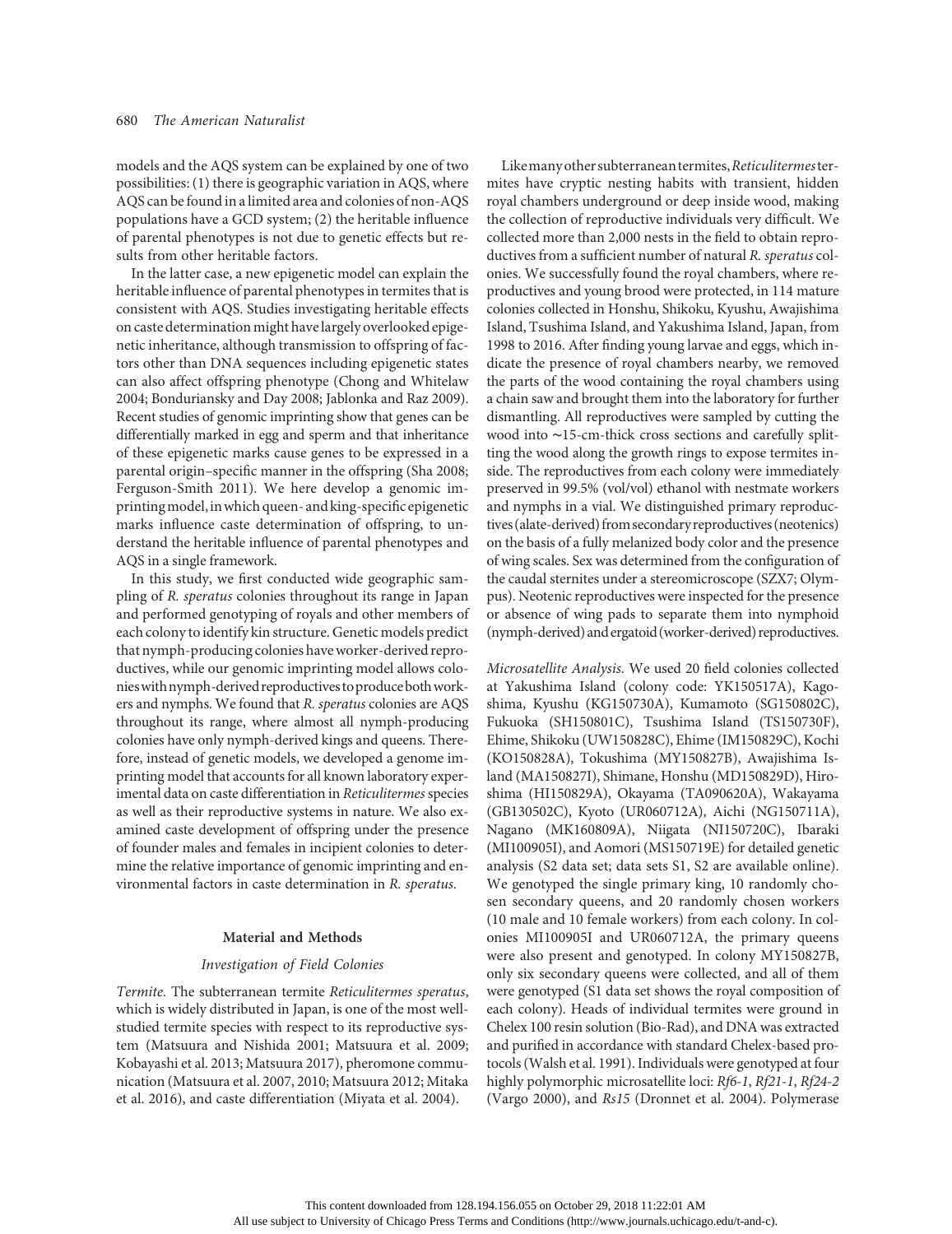chain reaction (PCR) conditions are detailed in previous studies (Vargo 2000; Dronnet et al. 2004); fluorescently labeled PCR products were analyzed in a 3500 Genetic Analyzer (Applied Biosystems) with the internal GeneScan-600 LIZ size standard (Applied Biosystems). Allele sizes were determined using GeneMapper 5 (Applied Biosystems). Secondary queens and workers were determined as sexual (containing both paternal and maternal alleles) or parthenogenetic (containing only maternal alleles) offspring based on the genotypes of the four microsatellite loci examined.

Phylogenetic Analysis. One worker randomly chosen from each of the 20 colonies used in microsatellite analysis was used for phylogenetic analysis. The sequences of other rhinotermitid species obtained in this study and from GenBank were also used in the analysis. Heads of individual termites were ground in Chelex 100 resin solution (Bio-Rad), and DNA was extracted and purified in accordance with standard Chelex-based protocols (Walsh et al. 1991). Individuals were sequenced for the mitochondrial COII gene. Primer sequences, PCR conditions, and sequencing methods are detailed in a previous study (Yashiro et al. 2011). Consensus sequences (658 bp) were aligned using the ClustalX algorithm from the BioEdit 7.0.4.1 sequence editor (Hall 1999) and were corrected manually. Bayesian inference was performed using MrBayes 3.1.2 (Ronquist and Huelsenbeck 2003) with the GTR  $+$  G model selected by the hierarchical likelihood ratio test in MrModeltest 2.3 (Nylander 2004). Heterotermes sp. (GenBank accession no. KY302360) and Coptotermes formosanus (GenBank accession no. KM245826) were used as outgroups for the phylogenetic analysis. Two runs with four chains of Markov chain Monte Carlo iterations were performed for 2,000,000 generations, when the average standard deviations of split frequencies were below 0.01 (the first 25% of the generations as burn-in). Trees were kept for every 100 generations, and the latest 75% of the trees were used to calculate 50% majority-rule trees and to determine the posterior probabilities. The COII gene sequences obtained in this study were deposited in the DNA DataBank of Japan, European Molecular Biology Laboratory, and GenBank nucleotide sequence databases under the accession numbers KY302340–KY302360.

# Genomic Imprinting Model

We developed a novel genomic imprinting model for caste predisposition in R. speratus and other Reticulitermes termites that closely matches empirical data from both lab and field studies. Sex-specific epigenetic marks (hereafter called "epimarks") of the parents can influence the phenotype of the offspring through incomplete erasure of the epimarks in the germ line (Rice et al. 2016). Our genomic imprinting model assumes that heritable epimarks (i.e., imprinting) increase in strength with the sexual maturation of the parents (fig. 3a). The sex- and phenotype-specific imprinting, which can influence the expression of both sex and growth regulatory genes, can be inherited, resulting in parent-specific gene expression in offspring (fig. 3b). The sex-specific imprinting effect of a parent of a certain phenotype on the development of offspring is given by

$$
I_{sex,phenotype} = \delta_{phenotype}(s_{sex}, g_{sex}), \qquad (1)
$$

where sex is either male  $(m)$  or female  $(f)$  and phenotype is either ergatoid (E), nymphoid (N), or alate-derived primary reproductive (A). The values  $s_{\text{sex}}$  and  $g_{\text{sex}}$  are imprinting effects on the expression of sex regulatory genes and growth regulatory genes, respectively. The value  $\delta_{\text{phenotype}}$  is the relative strength of imprinting effects of each parental phenotype. In the model, caste phenotype of the parents influences the imprinting level; nymphoid and primary reproductives, which develop from the reproductive pathway, obtain higher imprinting levels than ergatoids, which develop from the neuter pathway (figs. 1, 3*a*). Therefore, the values of  $\delta_{\text{phenotype}}$ can be predicted to be  $0 < \delta_{\rm E} < \delta_{\rm N} = \delta_{\rm A} = 1$ , although the range of  $\delta_{\rm E}$  is not theoretically constrained to be less than 1. The effects of maternal imprinting by a nymphoid queen  $I_{f,N}$ and a primary queen  $I_{f,A}$  on the development of offspring are given by

$$
I_{f,N} = I_{f,A} = (s_f, g_f). \tag{2}
$$

Because paternal imprinting acts antagonistically toward maternal imprintingwith respect to the expression of sex regulatory genes, the effects of paternal imprinting by a nymphoid king  $I_{m,N}$  and a primary king  $I_{m,A}$  are

$$
I_{m,N} = I_{m,A} = (-s_m, g_m). \tag{3}
$$

The effects of imprinting by an ergatoid queen  $I_{f,E}$  and an ergatoid king  $I_{\text{m,E}}$  are

$$
I_{f,E} = \delta_E(s_f, g_f),
$$
  
\n
$$
I_{m,E} = \delta_E(-s_m, g_m).
$$
\n(4)

Let  $s_m = ks_f$  and  $g_m = kg_f$ , where k is the relative strength of paternal imprinting to maternal imprinting, and let  $g_f$  =  $rs<sub>f</sub>$ , where  $r$  is the relative strength of parental imprinting of growth factors to sexual factors. The effect of parental imprinting on the development of offspring is expressed as the sum of maternal and paternal imprinting. In the case of mating between a female nymphoid (f N) and a male nymphoid (mN), the effect of genomic imprinting  $I_{fNmN}$  is

$$
I_{fNmN} = I_{f,N} + I_{m,N} = (s_f, g_f) + (-s_m, g_m)
$$
  
= { (1 - k)s\_f, (1 + k)rs\_f } (5)

and that of mating between a female nymphoid (fN) and a male ergatoid (mE) is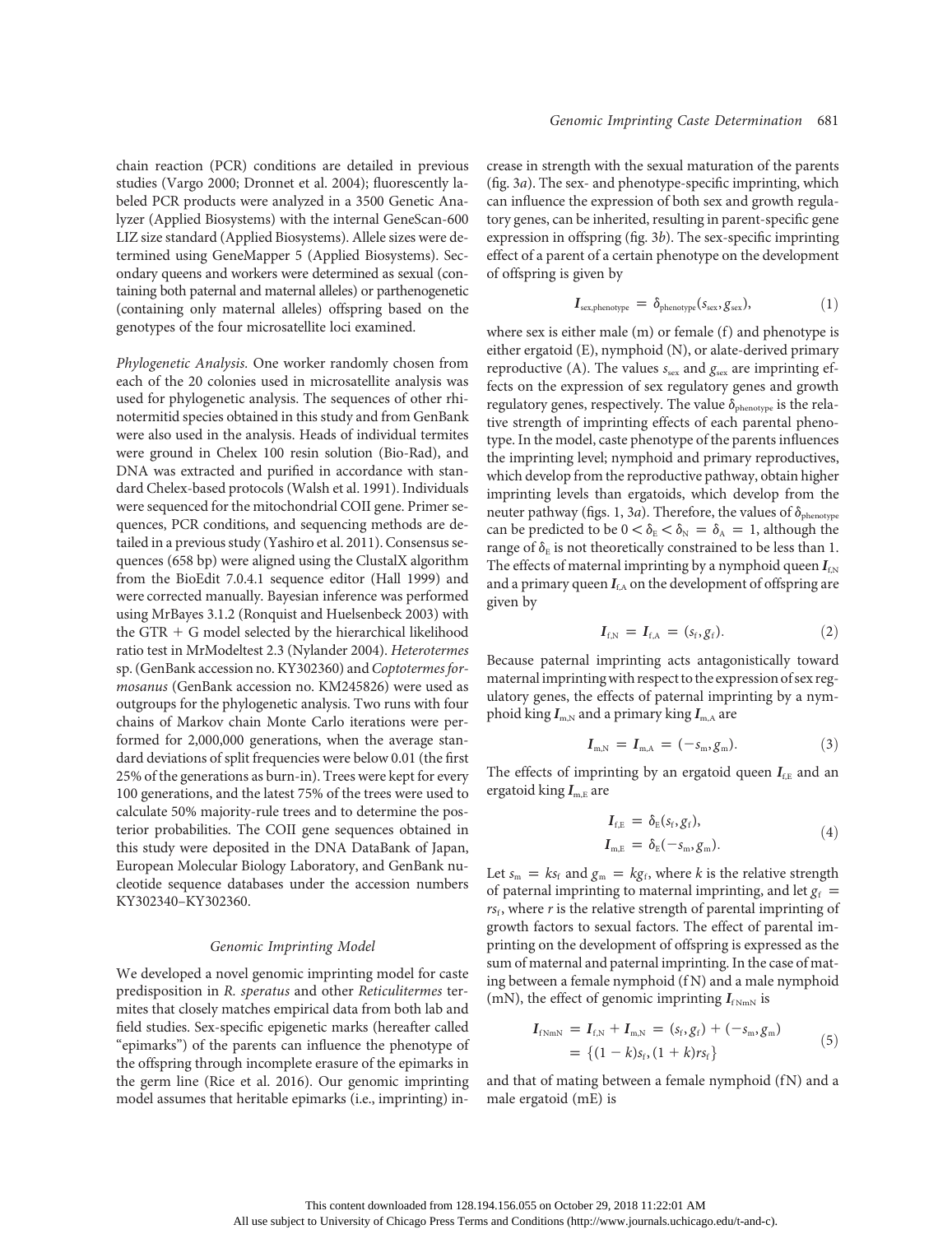



Figure 3: Scheme of our genomic imprinting model. <sup>a</sup>, Caste differentiation pathway and the establishment of sexual phenotype–specifi<sup>c</sup> imprinting. Males and females in the sexual pathway (nymph pathway) develop sex-specific epimarks. Incomplete erasure of sex-specific epimarks in the germ line results in genomic imprinting influencing gene expression in the offspring. Alates and nymphoids develop through five to seven molts of sexual development, while ergatoids develop by a single sexual molt (see also fig. 1). Blue and red arrows indicate the development of male- and female-specific epimarks, respectively. Darkness of the color represents the strength of epimarks.  $fA =$  female alate; fE = female ergatoid; fN = female nymphoid; mA = male alate; mE = male ergatoid; mN = male nymphoid. b, Expression levels of growth regulatory genes (growth factors:  $\varepsilon_{s}$ ) and sexual regulatory genes (sexual factors:  $\varepsilon_{s}$ ) of the male offspring (left) and female offspring (right). Male offspring with  $\varepsilon_{\rm g}$  and  $\varepsilon_{\rm s}$  values below the threshold line ( $\varepsilon_{\rm g} = -\varepsilon_{\rm s}$ ) develop into nymphs. Female offspring with  $\varepsilon_{\rm g}$  and  $\varepsilon_{\rm s}$  below the threshold line ( $\varepsilon_{g} = \varepsilon_{s}$ ) develop into nymphs. The size of each circle indicates developmental noise. Parents of the offspring were denoted by the following abbreviations:  $fE =$  female ergatoid (parthenogenesis);  $fEmE =$  female and male ergatoid;  $fEmN =$  female ergatoid and male nymphoid;  $fN =$  female nymphoid (parthenogenesis);  $fNmE =$  female nymphoid and male ergatoid;  $fNmN =$  female and male nymphoid. Primary reproductives fAmA have the same level of parental imprinting as fNmN.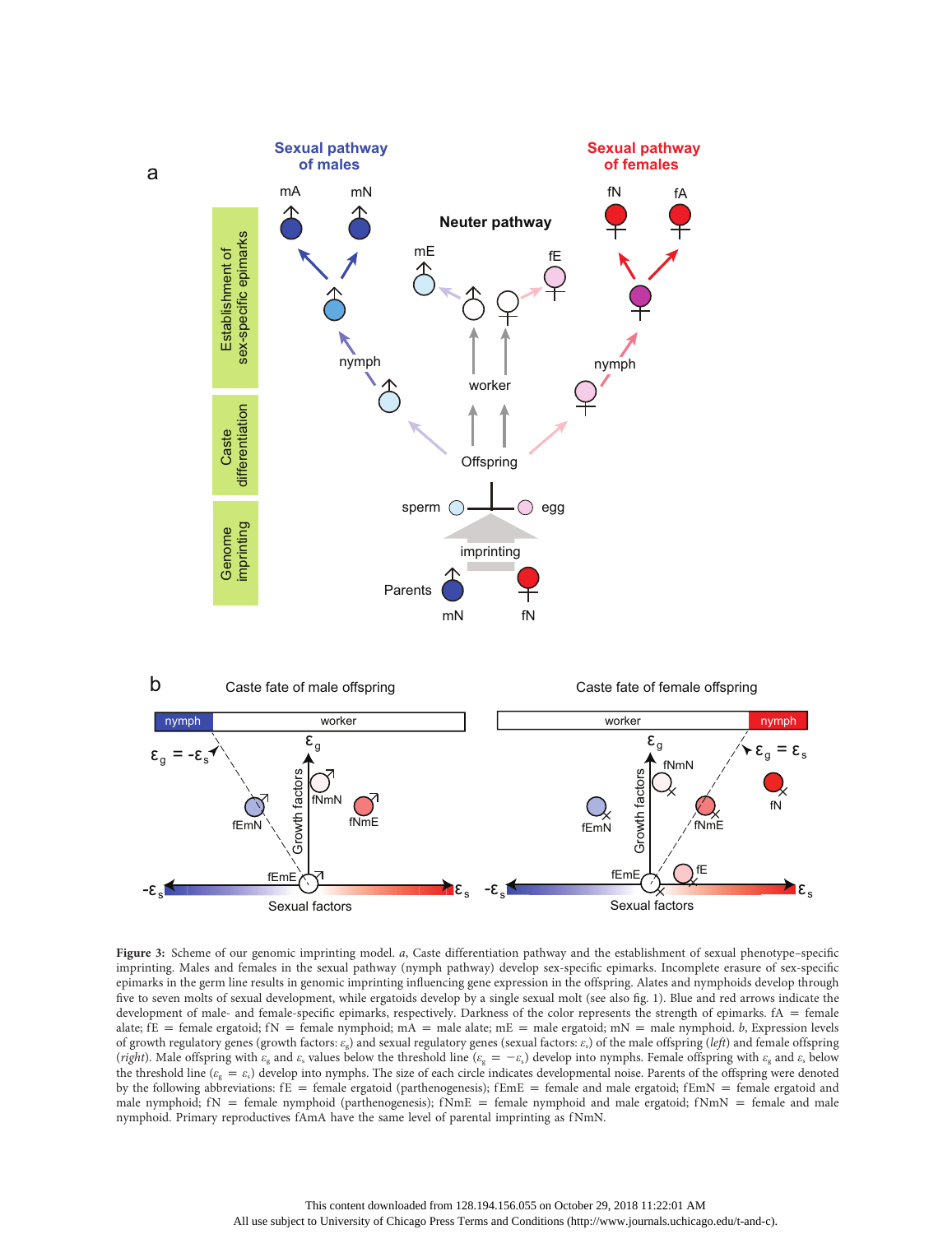Genomic Imprinting Caste Determination 683

$$
I_{fNmE} = I_{f,N} + I_{m,E} = (s_f, g_f) + \delta_E(-s_m, g_m)
$$
  
= { (1 - \delta\_E k) s\_f, (1 + \delta\_E k) r s\_f }. (6)

In AQS species, in which females are capable of diploid thelytoky (parthenogenetic production of diploid female offspring), the effects of genomic imprinting on the parthenogenetic daughters produced by a female nymphoid  $I_{fNN}$ and a female ergatoid  $I_{\text{fEE}}$  are

$$
I_{fNfN} = 2I_{f,N} = 2(s_f, g_f) = 2(s_f, rs_f),
$$
  
\n
$$
I_{fEFE} = 2I_{f,E} = 2\delta_E(s_f, g_f) = 2\delta_E(s_f, rs_f).
$$
\n(7)

Caste fate of offspring is determined by the relative expression of growth regulatory genes ( $\varepsilon$ <sub>g</sub>: growth factors) to sex regulatory genes ( $\varepsilon_s$ : sexual factors); growth without sexual development channels individuals to the neuter caste (i.e., workers), and growth with sexual development directs individuals to the reproductive caste (i.e., nymphs; fig 3b). This can be modeled such that offspring with  $\varepsilon_{\rm g}$  and  $\varepsilon_{\rm s}$  values below the threshold line (male:  $\varepsilon_{\rm g} = -\varepsilon_{\rm s}$ ; female:  $\varepsilon_{\rm g} = \varepsilon_{\rm s}$ ) develop into nymphs (fig. 3b).

Here, the effect of genomic imprinting on the sex and growth regulatory genes is denoted by  $I = (i_s, i_g)$ . In the model, the developmental pathway of individuals is primarily determined by imprinting but also subjected to random variation due to developmental noise, that is, phenotypic variation among individuals with identical genotypes living in an identical environment (Scheiner et al. 1991). We incorporated the developmental noise into the model as follows: gene expression levels have uniform distribution within a circular region (radius = e) with center I on the  $\varepsilon_s - \varepsilon_g$  plane (fig. 3b). Thus, the proportion of female offspring with imprinting  $I = (i_s, i_g)$  destined to develop into nymphs is

$$
\varphi_f[I, e] = P\{\varepsilon_g < \varepsilon_s | (\varepsilon_s - i_s)^2 + (\varepsilon_g - i_g)^2 < e^2\}.\tag{8}
$$

This can be calculated by

$$
\varphi_f[I, e] = \begin{cases}\n0 & (d \ge e, i_g \ge i_s) \\
A_s/A_c & (d < e, i_g \ge i_s) \\
1 - A_s/A_c & (d < e, i_g < i_s) \\
1 & \text{(otherwise)}\n\end{cases} \tag{9}
$$

where  $d$  is the distance from the center  $I$  to the threshold line ( $\varepsilon_{g} = \varepsilon_{s}$ ),  $A_{c}$  is the area of the circle with center I and radius  $e$ , and  $A_s$  is the area of the circular segment bounded by the circle and the threshold line.

Similarly, the proportion of male offspring with imprinting  $I = (i_s, i_s)$  destined to develop into nymphs is

$$
\varphi_{\rm m}[I, e] = P\{\varepsilon_{\rm g} < -\varepsilon_{\rm s}|(\varepsilon_{\rm s} - i_{\rm s})^2 + (\varepsilon_{\rm g} - i_{\rm g})^2 < e^2\}, \tag{10}
$$

and

$$
\varphi_{\rm m}[I, e] = \begin{cases}\n0 & (d \ge e, i_{\rm g} \ge -i_{\rm s}) \\
A_{\rm s}/A_{\rm c} & (d < e, i_{\rm g} \ge -i_{\rm s}) \\
1 - A_{\rm s}/A_{\rm c} & (d < e, i_{\rm g} < -i_{\rm s})\n\end{cases} (11)
$$
\n
$$
(11)
$$
\n
$$
(otherwise)
$$

We can set e constant  $(=1)$  since the magnitude of the noise is determined in relation to the strength of imprinting.

We tested whether our model can explain the observed caste differentiation patterns of offspring with various combinations of parental phenotypes (nymphoid or ergatoid) in Reticulitermes species (R. speratus [Hayashi et al. 2007], Reticulitermes kanmonensis, Reticulitermes okinawanus, and Reticulitermes yaeyamanus[Kitade et al. 2010]).We explored the parameter sets with the greatest explanatory power by calculating root mean square errors for the rate of nymphs produced by each combination of parental phenotypes. The parameter ranges are shown in table 1. We present a sensitivity analysis of the model, testing the effects of the  $s<sub>b</sub>$ ,  $\delta$ ,  $k$ , and r values on the caste fate of offspring (figs. S2–S5).

| Symbol                                   | Definition                                                                      | Range        | Species |        |        |        |
|------------------------------------------|---------------------------------------------------------------------------------|--------------|---------|--------|--------|--------|
|                                          |                                                                                 |              | R. spe  | R. kan | R. vae | R. oki |
| $S_f$                                    | Maternal imprinting effects on sex regulatory genes                             | $1.0 - 10.0$ | 1.9     | 10.0   | 8.8    | 5.6    |
| r                                        | Relative strength of parental imprinting of growth factors<br>to sexual factors | $.01 - 1.00$ | .27     | .88    | .87    | .98    |
| $\boldsymbol{k}$                         | Relative strength of paternal imprinting to maternal imprinting                 | $.10 - 10.0$ | .85     | .13    | .19    | .70    |
| $\delta_{\scriptscriptstyle \mathrm{F}}$ | Relative strength of imprinting effects of ergatoid to nymphoid                 | $.01 - 1.00$ | .32     | .02    | .02    | .09    |
| <b>RMSE</b>                              | $\cdots$                                                                        | $\cdots$     | .151    | .045   | .049   | .025   |

Table 1: Parameters used in our genomic imprinting model

Note: We calculated the probabilities of individuals developing into nymphs across the range of parameters to explore parameter sets that can explain the empirical data of each species. The most explainable parameter sets are determined by using root mean square errors (RMSE) for the proportion of nymphs produced by each combination of parental phenotypes. Ranges and most fitted parameters are shown. R.  $kan = Reticulitermes kanmonensis; R. oki =$ Reticulitermes okinawanus; R. spe = Reticulitermes speratus; R. yae = Reticulitermes yaeyamanus.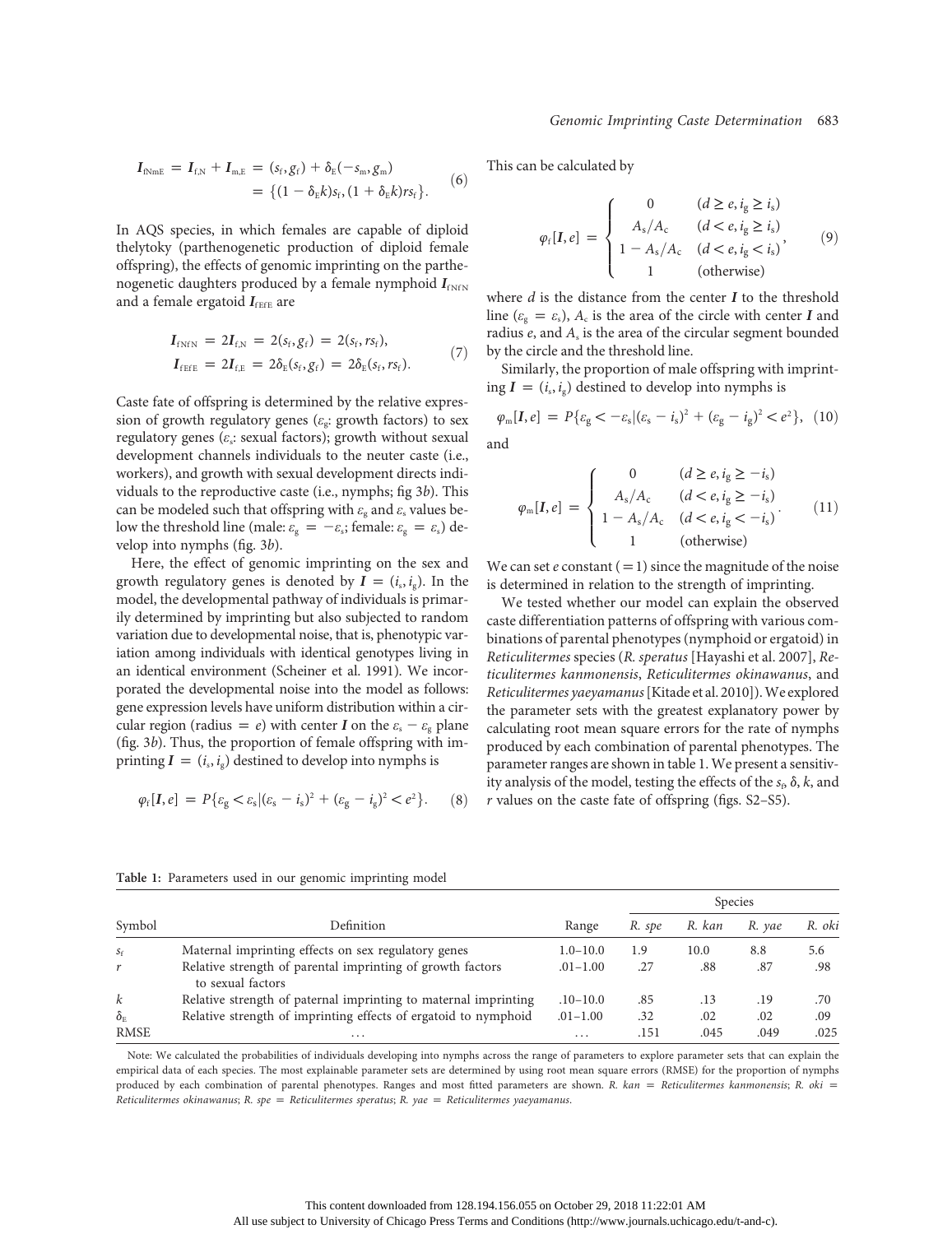During the colony-founding stage, the founder males and females strongly inhibit their first brood from differentiation into nymphs and encourage worker differentiation to obtain an initial labor force (Oster and Wilson 1978). We incorporated the effects of the founder males and females on offspring into our genomic imprinting model. The effects of queen presence  $\varphi_{f,A}$  and king presence  $\varphi_{m,A}$ , likely through primer pheromones, are

$$
\varphi_{f,A} = (-s_{P}, g_{P}) = \eta(-s_{f}, rs_{f}), \n\varphi_{m,A} = (s_{P}, g_{P}) = \eta(s_{f}, rs_{f}).
$$
\n(12)

Here, we set the relative strength of  $s_P$  and  $g_P$  to  $s_f$  and  $g_f$  as  $\eta(\eta = s_P/s_f = g_P/g_f, 0 < \eta < 1)$ . These effects on offspring are sex specific; that is,  $\varphi_{f,A}$  acts only on female offspring and  $\varphi_{m,A}$  acts only on male offspring. In a femalefemale (FF) colony, the effect of queen presence on female offspring is  $2\varphi_{f,A}$ . These effects are normally moderated after the emergence of first-brood workers. We predicted caste differentiation patterns with the effect of parent presence using the parameters determined for R. speratus in the above calculations. All calculations were performed using R, version 3.1.3 (https://cran.r-project.org).

# Colony Foundation Experiment

In R. speratus, females that fail to pair with males can also found new colonies cooperatively with a female partner and produce offspring by parthenogenesis (Matsuura and Nishida 2001;Matsuura et al. 2002, 2004). To assess the relative effects of genomic imprinting and socio-environmental factors, we took advantage of the ability of female-female pairs to successfully found colonies. We investigated the parental effect on caste differentiation of offspring in incipient colonies by comparing caste compositions between 1- and 5-year-old colonies founded by female-female (FF) and male-female (MF) pairs. Three nests (A, B, and C) of R. speratus were collected in May 2001 in Kaigara-yama, Okayama, and Takaragaike andKamigamo,Kyoto,western Japan, respectively. The nests were maintained in a plastic box (200 mm  $\times$  350 mm  $\times$ 200 mm) covered with nylon mesh and were held at  $15^{\circ}$ C in the laboratory for 5 days to control the timing of flight. Just prior to the experiments, the box was transferred to a room at 30°C; soon after, alates emerged from the nest wood and began to fly. The alates were then separated by sex, determined using external abdominal characters. Alates were used for the experiment within 24 h of flight.

Dealated males and females were randomly chosen from each colony and assigned to FF or MF pairs. All combinations of the three colonies were used to create the FF and MF pairs, with 15 replicates for each combination. An additional 50 FF and 50 MF nestmate pairs were made using the adults of a colony (D) collected in Kyoto to supplement replications at 5 years in the case of low survivorship. In total, we prepared 140 FF and 185 MF pairs. Each pair was placed in a petri dish (90 mm in diameter) with a mixed sawdust food block (40 mm  $\times$  40 mm  $\times$  10 mm) and kept in the dark at  $25^{\circ}$ C. The colonies were watered every 2 months. At 1 year, 24 FF and 32 MF colonies were randomly chosen from the surviving colonies of the combinations of A, B, and C original colonies. At 3 years, pine sawdust was added to each colony. At 5 years, 16 FF and 16 MF colonies were randomly chosen from the surviving colonies of the combinations of A, B, and C original colonies. Because the pairs including alates of the original colony A did not survive at 5 years, we additionally used 10 FF and 10 FM nestmate pairs of colony D for analysis. The nests were carefully dissected to extract the primary reproductives and their progeny, including eggs, larvae, workers, soldiers, nymphs, and supplementary reproductives. The proportion of nymphs among the offspringwascompared between FF and MF colonies at 1 and 5 years using a  $\chi^2$  test. Eggs and larvae were excluded from the caste composition analysis because neuter and reproductive lines cannot be distinguished in the immature stages. Since nestmate and nonnestmate pairs showed no significant difference in any measurements, we pooled the data on colonies founded by nestmates and nonnestmates.

#### Results

#### Rejection of Genetic Influence Hypothesis

Our wide-area assessment showed that Reticulitermes speratus exhibits no geographic variation in its reproductive system (fig. 4a). We performed microsatellite analysis on the 20 representative colonies collected from throughout its range in Japan to determine parentage of the neotenic queens and other colony members. Our genetic data showed that all R. speratus colonies collected in all areas exhibited AQS; that is, neotenic queens are produced by parthenogenesis of primary queens (fig. 4a; S2 data set). Among these 20 colonies, all colonies had parthenogenetically produced secondary queens, where nearly all of the secondary queens (158 of 165) were produced by parthenogenesis (see the S2 data set for raw genotyping data). Therefore, it is clear that geographic variation cannot explain the inconsistency of the genetic model (Hayashi et al. 2007) and AQS (Matsuura et al. 2009).

We found that among the 162 kings collected from 114 mature colonies in the field, 104 were primary and 58 were nymphoid, while no ergatoid king was found in the field. Among the 6,824 queens, 6,812 (99.82%) were nymphoid and six were primary (alate-derived), while only six (0.088%) were ergatoid (fig. 4b; S1 data set). Moreover, all of these mature colonies had nymphs. These results are clearly inconsistent with the prediction of the genetic influence hypothesis that nymph-producing colonies have ergatoid reproductives.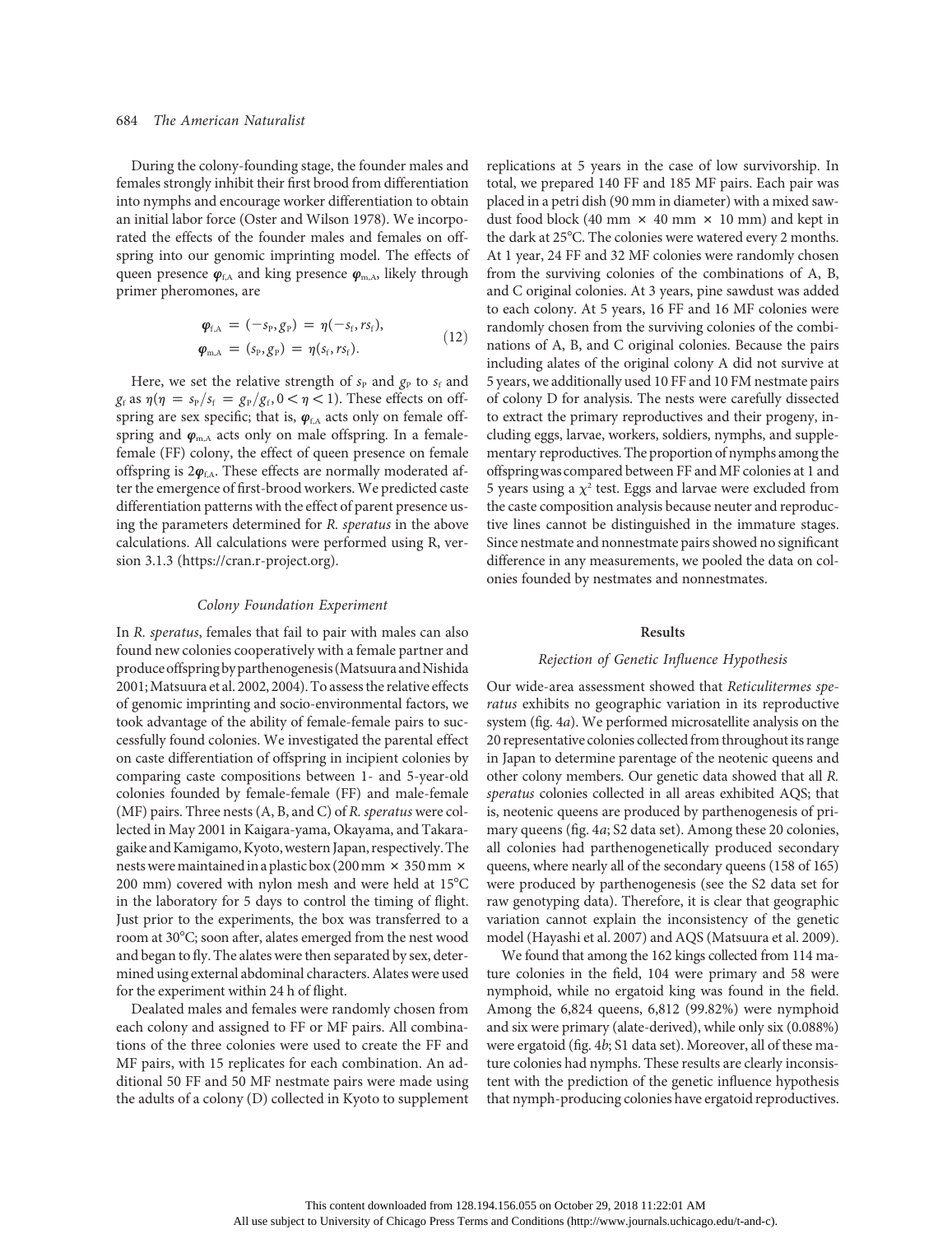

Figure 4: Wide-area sampling of mature colonies of Reticulitermes speratus. a, Geographic distribution of asexual queen succession (AQS) colonies (left) and a Bayesian phylogenetic tree (right) of the colonies (colony identification number 1-20) based on mitochondrial COII sequences. Red circles indicate AQS colonies. In the phylogenetic tree, AQS species are indicated in red and non-AQS are in blue. The corresponding posterior probabilities (≥0.70) are shown by the branch. The horizontal bar represents a distance of 0.1 substitutions per site. GenBank accession numbers are shown in parentheses. b, Sexual phenotypes of kings and queens collected from mature colonies producing alates.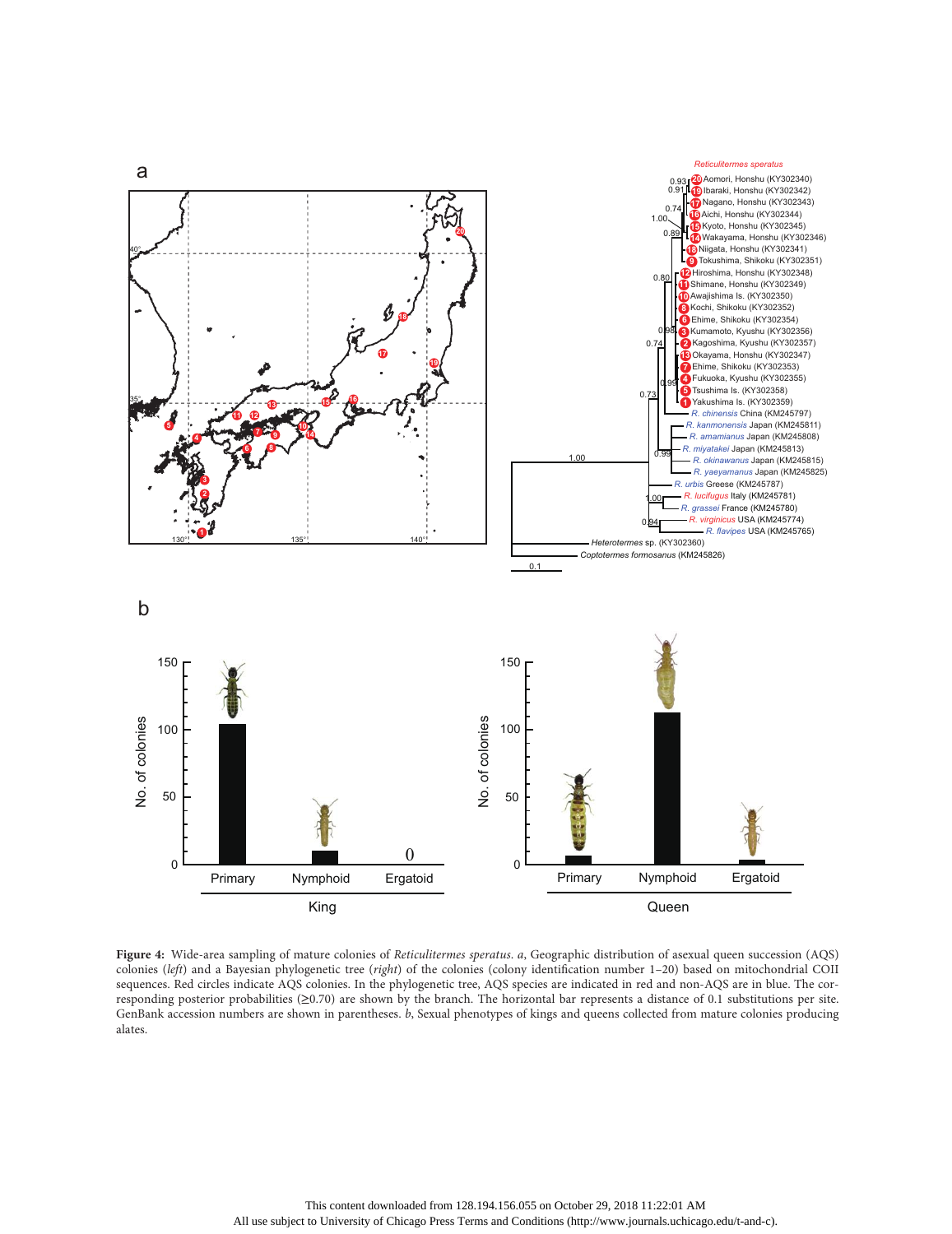For example, the GCD model (Hayashi et al. 2007) assumes a link between genotype and phenotype so that offspring with  $wk^{AB}$  and  $wk^AY$  genotypes develop into workers and offspring with genotypes  $wk^{AA}$  and  $wk^BY$  develop into nymphs (fig. S1). The important prerequisite of this GCD model is that primary reproductives must be replaced by ergatoid (worker-derived) reproductives ( $wk^{\text{AB}}$  and/or  $wk^{\text{A}}Y$ ) before nymph and alate production (fig. 2a). Our field data refuted this assumption as described above. Hence, the GCD model cannot explain the caste system of R. speratus. This requires an alternative model to explain why parental phenotypes (nymphoid or ergatoid) strongly influence the caste fate of offspring (Hayashi et al. 2007; Kitade et al. 2010).

#### Genomic Imprinting Model Results

Sensitivity analysis of our genomic imprinting model showed that each of the parameters ( $s<sub>p</sub>$ , r, k, and  $\delta<sub>E</sub>$ ) influences the caste fate of the offspring depending on the combination of parental phenotypes (figs. S2–S5) and found the parameter combinations with the greatest explanatory power for the empirical data (table 1). The prediction of our genomic imprinting model matched the empirical data for caste differentiation patterns in the AQS species R. speratus (Hayashi et al. 2007) and the non-AQS species Reticulitermes kanmonensis, Reticulitermes yaeyamanus, and Reticulitermes okinawanus (Kitade et al. 2010; fig. 5a) when the model parameters are allowed to vary among species (table 1). In addition, the GCD model does not explain the differentiation pattern of R. okinawanus (Kitade et al. 2010), whereas our genomic imprinting model successfully accounts for the observed pattern.

# Effects of Socio-environmental Factors

In the 1-year-old FF colonies, 98.8% of the parthenogenetic daughters differentiated into workers (fig. 5b; table S1; tables S1–S4 are available online) in contrast to the results under orphaned conditions in older colonies (Hayashi et al. 2007), indicating that the imprinting effect on caste predisposition is smaller than the strong parental effects presumably involving pheromones at the early stage of colony founding. In the 5-year-old FF colonies, 9.0% of the parthenogenetic daughters differentiated into nymphs (7.4% nymphs and 1.6% nymphoid queens; table S2), which was significantly higher than in the 1-year-old FF colonies ( $\chi^2 = 18.63$ ,  $P < .0001$ ). The MF colonies had neither nymphs nor nymphoids even at 5 years (fig 5b; table S4). The significant difference between 5-year-old FF and MF colonies in the proportion of nymphs ( $\chi^2$  = 152.7, P < .0001) indicates that the effects of genomic imprinting in these older colonies were strong enough to overcome the inhibitory power of royal pheromones.

By additively incorporating the socio-environmental factors into our genomic imprinting model, we can explain the empirical data of caste differentiation in the presence of founding queens and kings (fig. 5c). Socio-environmental effects also include the effect of workers. During the transition from the ergonomic stage to the reproductive stage of colony growth (Oster and Wilson 1978), sufficient numbers of workers should suppress offspring from developing into workers and encourage nymph differentiation. This can explain why the offspring of a primary king and nymphoid queens are able to differentiate into alates in natural colonies. Critically, some parthenogenetic daughters differentiated into nymphoid queens in the presence of reining queens in our FF colonies, while no such reproductive differentiation occurred in the MF colonies (fig. 5b). This can be explained by our genomic imprinting model because parthenogenetic daughters are expected to have double the maternal imprinting effect, thereby strongly directing them toward sexual maturation rather than the sexually produced daughters who would have half-paternal and half-maternal imprinting. This demonstrates the adaptive function of genomic imprinting in the life cycle of AQS termites, where parthenogenetic daughters almost exclusively differentiate into neotenic queens.

# Discussion

We conclude that our genomic imprinting model is a viable model to explain the influence of parental phenotypes on the caste predisposition of the offspring, while the assumption of genetic models was clearly rejected by our field data. In Reticulitermes species, both parental phenotype and environment affect caste differentiation patterns. To harmoniously incorporate these factors, our model assumes that the expression of sexual regulatory genes and growth regulatory genes in offspring are affected by heritable factors (i.e., parent sex–and phenotype-specificimprinting) and by socioenvironmental factors (e.g., pheromones and nutritional condition). In our model, the relative expression of sexual and growth regulatory genes determines the developmental pathway of individuals. Males and females differentiated into either the worker pathway or the nymph pathway and establish their de novo phenotype-specific epimarks, which can be transgenerationally inherited by their offspring through eggs and sperm (fig. 3a). Therefore, our model can reasonably incorporate both heritable factors and environmental factors into the life cycle of these termites and matches the reproductive system in nature as well as the results of laboratory experiments.

The presumed evolutionary pathway leading to our genomic imprinting system is plausible and parsimonious. With the development of reproductive division of labor, sexual dimorphism of the reproductive castes should increase; that is, kings and queens should have greater differences in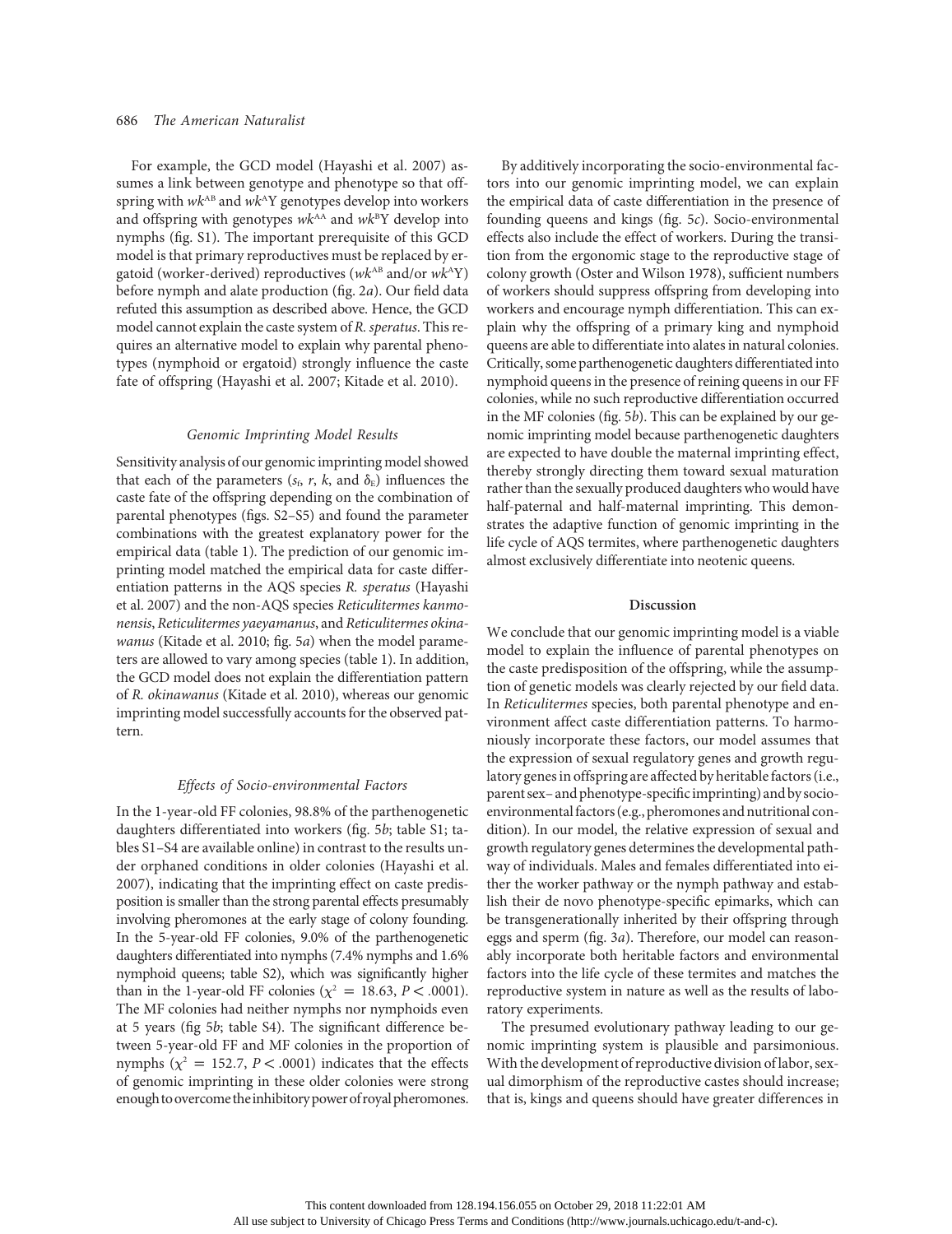

Figure 5: Comparison of our genomic imprinting model predictions and empirical data.  $a$ , The caste differentiation patterns predicted by our genomic imprinting model (bar graphs) and the empirical results (arrowheads) of Reticulitermes speratus (Hayashi et al. 2007), Reticulitermes kanmonensis, Reticulitermes yaeyamanus, and Reticulitermes okinawanus (Kitade et al. 2010) when model parameters are allowed to vary among species (parameter values are shown in table 1). Parthenogenesis produces only female offspring. b, Caste differentiation of offspring in the presence of parents. Proportion of offspring caste in incipient colonies founded by female-female (FF) and male-female (MF) pairs at 1 and 5 years of age. In FF colonies, founding females produce only female offspring by parthenogenesis. Nymph and nymphoid queens differentiated only in the FF colonies. c, Our genomic imprinting model prediction in the presence of parents. The model prediction matches well with the empirical results of caste differentiation in FF and MF colonies.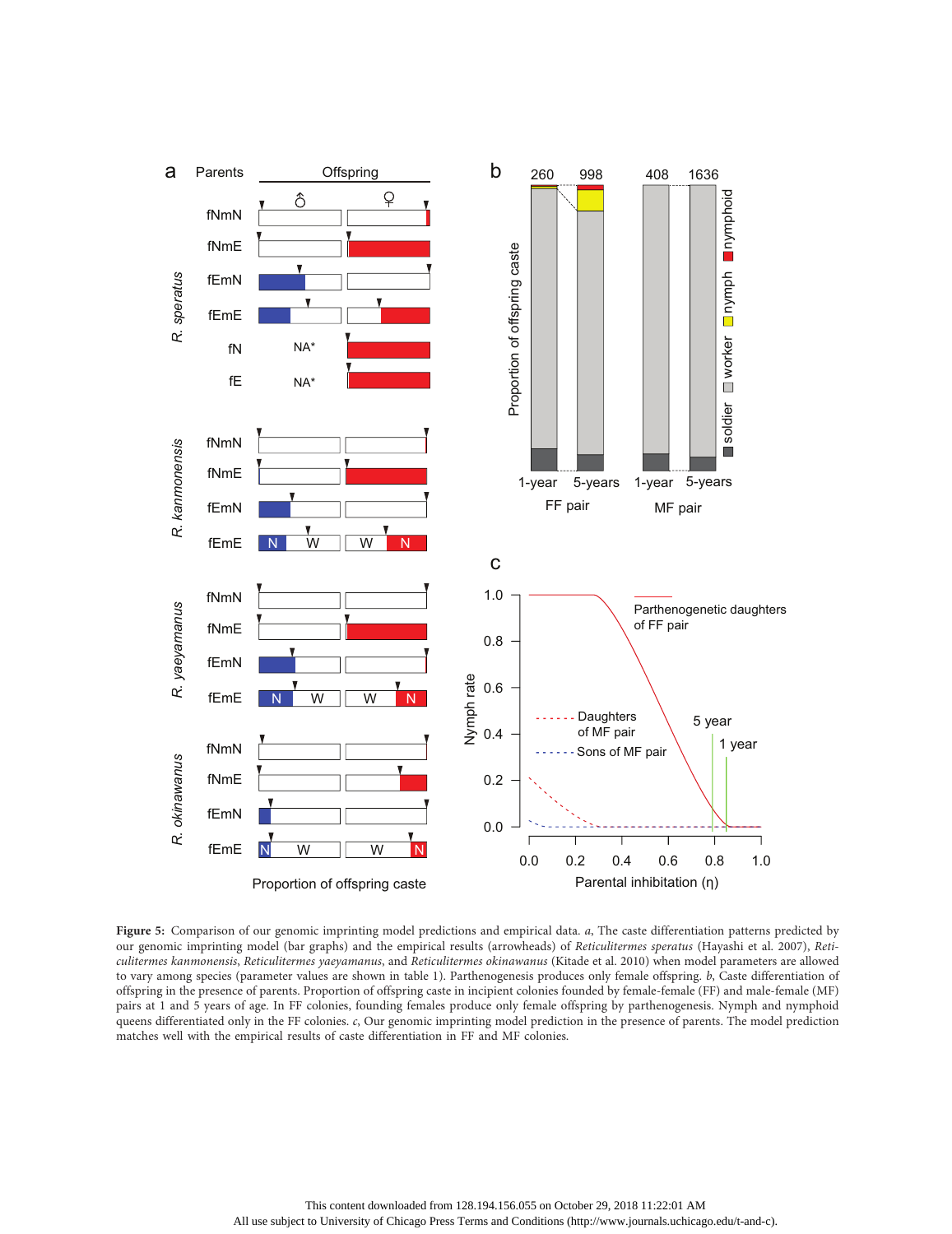their sexual traits so as to be specialized in sperm and egg production, respectively. Development of sexual dimorphism requires sex-specific gene expression, and sexual dimorphism is often linked to the establishment of sex-specific epigenetic marks, which are involved in canalizing sexual development (D'Ávila et al. 2010; Ferguson-Smith 2011; Glastad et al. 2016). Sex-specific epimarks would contribute to king- and queen-specific gene expression and thus increase reproductive output. Incomplete erasure of these epimarks in the germ line would lead to transgenerational carryover of the sexspecific epimarks, which could act antagonistically in the offspring influencing their sexual development (Rice et al. 2016). It is unnecessary to invoke novel mechanisms for the evolution of our genomic imprinting system. Hence, our model matches well with the reproductive systems of a broad range of termite species.

Note that recent studies identified three AQS species in higher termites (Termitidae),whicharephylogeneticallydistant from the lower termite genus Reticulitermes (Fougeyrollas et al. 2015, 2017; Fournier et al. 2016). The termitid species with AQS exhibit different mechanisms of parthenogenesis: Cavitermes tuberosus uses automixis with terminal fusion (Fournier et al. 2016), resulting in homozygous female parthenogens as in Reticulitermes, whereas Embiratermes neotenicus and Silvestritermes minutus use automixis with central fusion, resulting in heterozygous parthenogens (Fougeyrollas et al. 2015, 2017). Although there is no genetic difference between the founder queen, which is derived from an alate, and her parthenogenetic daughters in the latter species, the parthenogenetic daughters (carrying only maternal chromosomes) also have a higher propensity to develop into neotenic queens than sexually produced daughters (carrying paternal and maternal chromosomes). Thus, our genomic imprinting model also matches the situation in the higher termite species. In addition, only our genomic imprinting model can reasonably explain the evolution of AQS in termites. The origin of AQS requires the simultaneous evolution of two components: the capacity for parthenogenesis and the higher propensity of parthenogens to develop into neotenic queens than sexually produced daughters (Matsuura 2017). Our model provides a mechanism for the simultaneous evolution of parthenogenesis and the developmental caste bias of parthenogens.

The basic idea of our genomic imprinting model, that maternal and paternal imprinting act on the offspring's sexual development in different directions, is in accordance with the sexual antagonism theory of genomic imprinting (Day and Bonduriansky 2004; Rice et al. 2016). An example of the sexual antagonism of parental imprinting can be seen in the genomic imprinting sex determination mechanism in some haplodiploid insects (Dobson and Tanouye 1998; Gadagkar 2000). One novel prediction of genomic imprinting is that the neuter termite worker is generated by the counterbalanced actions of maternal and paternal imprinting on the offspring's sexual development. Another leading evolutionary explanation for genomic imprinting is kinship theory, which predicts that differences in inclusive fitness between mothers and fathers can lead to conflicts between maternal and paternal genes in their offspring (Haig 2000; Queller 2003; Burt and Trivers 2006; Kronauer 2008; Drewell et al. 2012; Kocher et al. 2015; Galbraith et al. 2016). Our genomic imprinting model and the kinship theory of genomic imprinting are not mutually exclusive since the former deals with the mechanism of caste determination and the latter concerns evolutionary dynamics. However, it is important to note that our genomic imprinting model can explain the observed caste predisposition in termites without assuming any kin conflict between kings and queens.

Our genomic imprinting model provides qualitative predictions for future studies of the molecular mechanisms by which parental phenotypes influence the caste fate of offspring. Our prediction of the genomic imprinting parameters indicates that in all of the study species the strength of maternal imprinting should be greater than paternal imprinting  $(k < 1;$  table 1), suggesting that females have higher levels of epimarks (e.g., higher DNA methylation or histone modification). Similarly, nymphoids have stronger imprinting effects on the offspring than ergatoids ( $\delta_{\rm E}$  < 1; table 1). In this article, we proposed a simplified model to explicitly demonstrate the influence of genome imprinting on caste determination. To obtain quantitative predictions for interspecific comparisons of parameter values, however, we would need to explore other factors that may affect caste differentiation. For instance, the effect of phenotypes on imprinting strength might differ between sexes; that is,  $\delta$  can be different between males and females. The parameter  $r$ , the relative strength of parental imprinting of growth factors to sexual factors, can also be different between sexes or among phenotypes. In AQS species the original queen is replaced by multiple parthenogenetically produced daughter queens; that is, queens are genetically immortal. It is known that sexasymmetric inbreeding leads to female-biased sex allocation in AQS species (Kobayashi et al. 2013), although the mechanism regulating alate sex ratios remains to be explored. Our model implies that genomic imprinting influences nymph differentiation of male and female offspring, which can act as an important factor regulating sex allocation. Further studies enabling us to assign more precise quantitative values to the parameters would contribute to our understanding of the mechanisms underlying the evolution of life-history traits including sex ratios.

Our study, together with the growing evidence of nongenetic inheritance or parent-of-origin effect in many contexts in various organisms including the eusocial Hymenoptera (Oldroyd et al. 2014; Kocher et al. 2015; Galbraith et al. 2016), calls for a reevaluation of existing data on genetic caste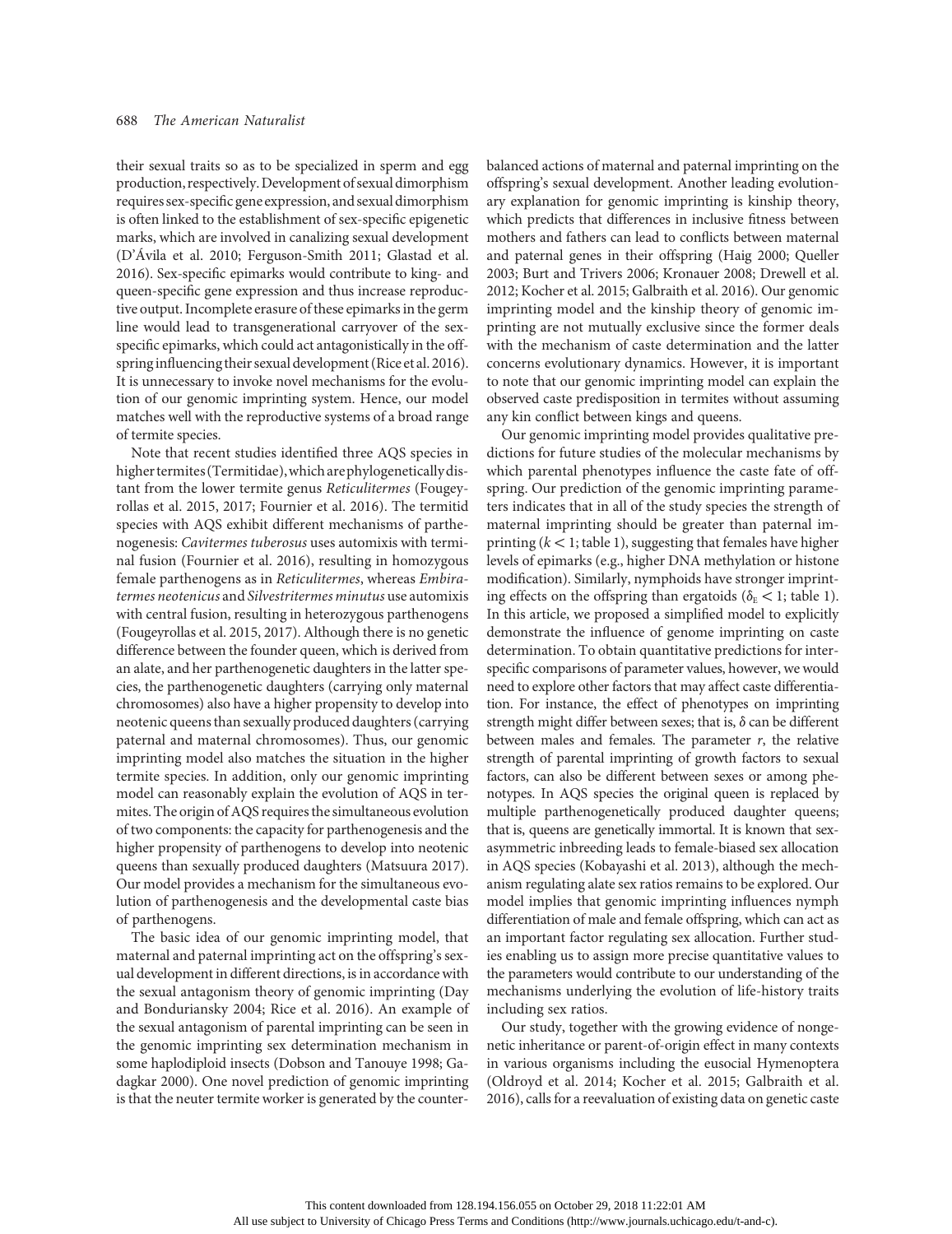# Acknowledgments

We thank K. Kawatsu, C. Himuro, T. Yokoi, Y. Yamamoto, and Y. Namba for termite collection and L. Keller, S. Gavrilets, S. Dobata, M. Takata, E. Tasaki, and J. Yoshimura for helpful discussion. We are grateful to the associate editor, the editor, and two anonymous reviewers for their helpful advice for revising the manuscript. N.M. and T.N. are supported by a fellowship from the Japan Society for the Promotion of Science. This study was supported by funding from the Japan Society for the Promotion of Science to K.M. (Kiban Kenkyu S: 25221206).

# Literature Cited

- Bonduriansky, R., and T. Day. 2008. Nongenetic inheritance and its evolutionary implications. [Annual Review of Ecology, Evolution, and](https://www.journals.uchicago.edu/action/showLinks?doi=10.1086%2F697238&crossref=10.1146%2Fannurev.ecolsys.39.110707.173441&citationId=p_1) [Systematics](https://www.journals.uchicago.edu/action/showLinks?doi=10.1086%2F697238&crossref=10.1146%2Fannurev.ecolsys.39.110707.173441&citationId=p_1) 40:103–125.
- Burt, A., and R. Trivers. 2006. Genes in conflict. Harvard University Press, Cambridge, MA.
- Chong, S., and E. Whitelaw. 2004. Epigenetic germline inheritance. [Current Opinion in Genetics and Development](https://www.journals.uchicago.edu/action/showLinks?doi=10.1086%2F697238&pmid=15531166&crossref=10.1016%2Fj.gde.2004.09.001&citationId=p_3) 14:692–696.
- D'Ávila, M. F., R. N. Garcia, Y. Panzera, and V. L. da Silva Valente. 2010. Sex-specific methylation in Drosophila: an investigation of the Sophophora subgenus. [Genetica](https://www.journals.uchicago.edu/action/showLinks?doi=10.1086%2F697238&pmid=20640488&crossref=10.1007%2Fs10709-010-9473-9&citationId=p_5) 138:907–913.
- Day, T., and R. Bonduriansky. 2004. Intralocus sexual conflict can drive the evolution of genomic imprinting. [Genetics](https://www.journals.uchicago.edu/action/showLinks?doi=10.1086%2F697238&pmid=15342496&crossref=10.1534%2Fgenetics.103.026211&citationId=p_6) 167:1537–1546.
- Dobson, S. L., and M. A. Tanouye. 1998. Evidence for a genomic imprinting sex determination mechanism in Nasonia vitripennis (Hymenoptera; Chalcidoidea). [Genetics](https://www.journals.uchicago.edu/action/showLinks?doi=10.1086%2F697238&pmid=9584099&citationId=p_7) 149:233–242.
- Drewell, R. A., N. Lo, P. R. Oxley, and B. P. Oldroyd. 2012. Kin conflict in insect societies: a new epigenetic perspective. [Trends in Ecology](https://www.journals.uchicago.edu/action/showLinks?doi=10.1086%2F697238&pmid=22483741&crossref=10.1016%2Fj.tree.2012.02.005&citationId=p_8) [and Evolution](https://www.journals.uchicago.edu/action/showLinks?doi=10.1086%2F697238&pmid=22483741&crossref=10.1016%2Fj.tree.2012.02.005&citationId=p_8) 27:367–373.
- Dronnet, S., A. G. Bagneres, T. R. Juba, and E. L. Vargo. 2004. Polymorphic microsatellite loci in the European subterranean termite, Reticulitermes santonensis Feytaud. [Molecular Ecology Notes](https://www.journals.uchicago.edu/action/showLinks?doi=10.1086%2F697238&crossref=10.1111%2Fj.1471-8286.2004.00600.x&citationId=p_9) 4: 127–129.
- Ferguson-Smith, A. C. 2011. Genomic imprinting: the emergence of an epigenetic paradigm. [Nature Reviews Genetics](https://www.journals.uchicago.edu/action/showLinks?doi=10.1086%2F697238&pmid=21765458&crossref=10.1038%2Fnrg3032&citationId=p_10) 12:565–575.
- Fougeyrollas, R., K. Dolejšová, D. Sillam-Dussès, V. Roy, C. Poteaux, R. Hanus, and Y. Roisin. 2015. Asexual queen succession in the higher termite Embiratermes neotenicus. [Proceedings of the Royal](https://www.journals.uchicago.edu/action/showLinks?doi=10.1086%2F697238&pmid=26019158&crossref=10.1098%2Frspb.2015.0260&citationId=p_11) [Society B](https://www.journals.uchicago.edu/action/showLinks?doi=10.1086%2F697238&pmid=26019158&crossref=10.1098%2Frspb.2015.0260&citationId=p_11) 282:20150260.
- Fougeyrollas, R., J. Křivánek, V. Roy, K. Dolejšová, S. Frechault, Y. Roisin, R. Hanus, et al. 2017. Asexual queen succession mediates an accelerated colony life cycle in the termite Silvestritermes minutus. [Molecular Ecology](https://www.journals.uchicago.edu/action/showLinks?doi=10.1086%2F697238&pmid=28281327&crossref=10.1111%2Fmec.14095&citationId=p_12) 26:3295–3308.
- Fournier, D., S. Hellemans, R. Hanus, and Y. Roisin. 2016. Facultative asexual reproduction and genetic diversity of populations in the humivorous termite Cavitermes tuberosus. [Proceedings of the](https://www.journals.uchicago.edu/action/showLinks?doi=10.1086%2F697238&pmid=27252019&crossref=10.1098%2Frspb.2016.0196&citationId=p_13) [Royal Society B](https://www.journals.uchicago.edu/action/showLinks?doi=10.1086%2F697238&pmid=27252019&crossref=10.1098%2Frspb.2016.0196&citationId=p_13) 283:20160196.
- Gadagkar, R. 2000. Do our maternal and paternal genes pull us in different directions? Current Science 78:376–380.
- Galbraith, D. A., S. D. Kocher, T. Glenn, I. Albert, G. J. Hunt, J. E. Strassmann, D. C. Queller, et al. 2016. Testing the kinship theory of intragenomic conflict in honey bees (Apis mellifera). [Proceedings](https://www.journals.uchicago.edu/action/showLinks?doi=10.1086%2F697238&pmid=26755583&crossref=10.1073%2Fpnas.1516636113&citationId=p_15) [of the National Academy of Sciences of the USA](https://www.journals.uchicago.edu/action/showLinks?doi=10.1086%2F697238&pmid=26755583&crossref=10.1073%2Fpnas.1516636113&citationId=p_15) 113:1020–1025.
- Glastad, K. M., K. Gokhale, J. Liebig, and M. A. D. Goodisman. 2016. The caste- and sex-specific DNA methylome of the termite Zootermopsis nevadensis. Scientifi[c Reports](https://www.journals.uchicago.edu/action/showLinks?doi=10.1086%2F697238&pmid=27848993&crossref=10.1038%2Fsrep37110&citationId=p_16) 6:37110.
- Haig, D. 2000. The kinship theory of genomic imprinting. [Annual Re](https://www.journals.uchicago.edu/action/showLinks?doi=10.1086%2F697238&crossref=10.1146%2Fannurev.ecolsys.31.1.9&citationId=p_17)[view of Ecology and Systematics](https://www.journals.uchicago.edu/action/showLinks?doi=10.1086%2F697238&crossref=10.1146%2Fannurev.ecolsys.31.1.9&citationId=p_17) 31:9–32.
- Hall, T. A. 1999. BioEdit: a user-friendly biological sequence alignment editor and analysis program for Windows 95/98/NT. Nucleic Acids Symposium Series 41:95–98.
- Hayashi, Y., N. Lo, H. Miyata, and O. Kitade. 2007. Sex-linked genetic influence on caste determination in a termite. [Science](https://www.journals.uchicago.edu/action/showLinks?doi=10.1086%2F697238&pmid=17991866&crossref=10.1126%2Fscience.1146711&citationId=p_19) 318:985–987.
- Jablonka, E., and G. Raz. 2009. Transgenerational epigenetic inheritance: prevalence, mechanisms, and implications for the study of heredity and evolution. [Quarterly Review of Biology](https://www.journals.uchicago.edu/action/showLinks?doi=10.1086%2F697238&system=10.1086%2F598822&citationId=p_20) 84:131–176.
- Kitade, O., M. Hoshi, S. Odaira, A. Asano, M. Shimizu, Y. Hayashi, and N. Lo. 2010. Evidence for genetically influenced caste determination in phylogenetically diverse species of the termite genus Reticulitermes. [Biology Letters](https://www.journals.uchicago.edu/action/showLinks?doi=10.1086%2F697238&pmid=20980291&crossref=10.1098%2Frsbl.2010.0856&citationId=p_21) 7:257–260.
- Kobayashi, K., E. Hasegawa, Y. Yamamoto, K. Kawatsu, E. L. Vargo, J. Yoshimura, and K. Matsuura. 2013. Sex ratio biases in termites provide evidence for kin selection. [Nature Communications](https://www.journals.uchicago.edu/action/showLinks?doi=10.1086%2F697238&pmid=23807025&crossref=10.1038%2Fncomms3048&citationId=p_22) 4:2048.
- Kocher, S. D., J. M. Tsuruda, J. D. Gibson, C. M. Emore, M. E. Arechavaleta-Velasco, D. C. Queller, J. E. Strassmann, et al. 2015. A search for parent-of-origin effects on honey bee gene expression. G3 5:1657–1662.
- Kronauer, D. J. 2008. Genomic imprinting and kinship in the social Hymenoptera: what are the predictions? [Journal of Theoretical Bi](https://www.journals.uchicago.edu/action/showLinks?doi=10.1086%2F697238&pmid=18621061&crossref=10.1016%2Fj.jtbi.2008.06.019&citationId=p_24)[ology](https://www.journals.uchicago.edu/action/showLinks?doi=10.1086%2F697238&pmid=18621061&crossref=10.1016%2Fj.jtbi.2008.06.019&citationId=p_24) 254:737–740.
- Matsuura, K. 2012. Multifunctional queen pheromone and maintenance of reproductive harmony in termite colonies. [Journal of Chem](https://www.journals.uchicago.edu/action/showLinks?doi=10.1086%2F697238&pmid=22623152&crossref=10.1007%2Fs10886-012-0137-3&citationId=p_25)[ical Ecology](https://www.journals.uchicago.edu/action/showLinks?doi=10.1086%2F697238&pmid=22623152&crossref=10.1007%2Fs10886-012-0137-3&citationId=p_25) 38:746–754.
- 2017. Evolution of the asexual queen succession system and its underlying mechanisms in termites. [Journal of Experimental Bi](https://www.journals.uchicago.edu/action/showLinks?doi=10.1086%2F697238&pmid=28057829&crossref=10.1242%2Fjeb.142547&citationId=p_26)[ology](https://www.journals.uchicago.edu/action/showLinks?doi=10.1086%2F697238&pmid=28057829&crossref=10.1242%2Fjeb.142547&citationId=p_26) 220:63–72.
- Matsuura, K., M. Fujimoto, and K. Goka. 2004. Sexual and asexual colony foundation and the mechanism of facultative parthenogenesis in the termite Reticulitermes speratus (Isoptera, Rhinotermitidae). [Insectes Sociaux](https://www.journals.uchicago.edu/action/showLinks?doi=10.1086%2F697238&crossref=10.1007%2Fs00040-004-0746-0&citationId=p_27) 51:325–332.
- Matsuura, K., M. Fujimoto, K. Goka, and T. Nishida. 2002. Cooperative colony foundation by termite female pairs: altruism for survivorship in incipient colonies. [Animal Behaviour](https://www.journals.uchicago.edu/action/showLinks?doi=10.1086%2F697238&crossref=10.1006%2Fanbe.2002.3062&citationId=p_28) 64:167–173.
- Matsuura, K., C. Himuro, T. Yokoi, Y. Yamamoto, E. L. Vargo, and L. Keller. 2010. Identification of a pheromone regulating caste differentiation in termites. [Proceedings of the National Academy of](https://www.journals.uchicago.edu/action/showLinks?doi=10.1086%2F697238&pmid=20615972&crossref=10.1073%2Fpnas.1004675107&citationId=p_29) [Sciences of the USA](https://www.journals.uchicago.edu/action/showLinks?doi=10.1086%2F697238&pmid=20615972&crossref=10.1073%2Fpnas.1004675107&citationId=p_29) 107:12963–12968.
- Matsuura, K., and T. Nishida. 2001. Comparison of colony foundation success between sexual pairs and female asexual units in the termite Reticulitermes speratus (Isoptera: Rhinotermitidae). [Population](https://www.journals.uchicago.edu/action/showLinks?doi=10.1086%2F697238&crossref=10.1007%2FPL00012022&citationId=p_30) [Ecology](https://www.journals.uchicago.edu/action/showLinks?doi=10.1086%2F697238&crossref=10.1007%2FPL00012022&citationId=p_30) 43:119–124.
- Matsuura, K., T. Tamura, N. Kobayashi, T. Yashiro, and S. Tatsumi. 2007. The antibacterial protein lysozyme identified as the termite egg recognition pheromone. [PLoS ONE](https://www.journals.uchicago.edu/action/showLinks?doi=10.1086%2F697238&pmid=17726543&crossref=10.1371%2Fjournal.pone.0000813&citationId=p_32) 2:e813.
- Matsuura, K., E. L. Vargo, K. Kawatsu, P. E. Labadie, H. Nakano, T. Yashiro, and K. Tsuji. 2009. Queen succession through asexual reproduction in termites. [Science](https://www.journals.uchicago.edu/action/showLinks?doi=10.1086%2F697238&pmid=19325106&crossref=10.1126%2Fscience.1169702&citationId=p_33) 323:1687.